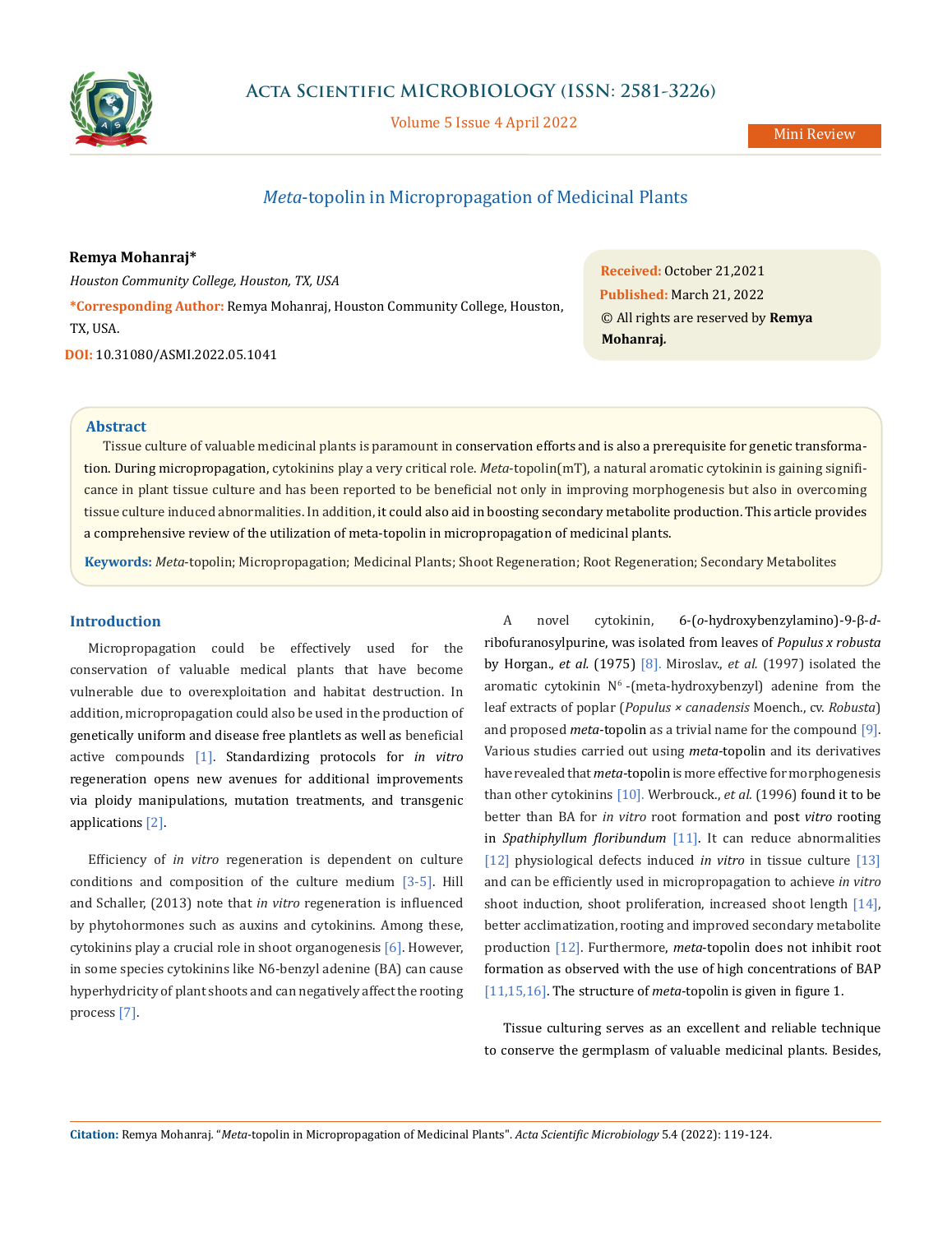

**Figure 1:** Structure of *meta*-topolin.

it could help increase secondary metabolite production and form the basis of genetic transformation experiments. As the choice of growth regulators is a key step during micropropagation, the above discussed advantages provided by *meta*-topolin, over other cytokinins make it an important addition to tissue culture media. This article aims at providing a comprehensive review on the utilization of *meta*-topolin for organogenesis in medicinal plants.

#### *Meta***-topolin in shoot regeneration**

Salvi., *et al.* (2002) studied the effect of cytokinins including *meta*-topolin on shoot multiplication of *Curcuma longa* [17]. Agnieszka Wojtania (2010) reported that *meta*-topolin was the most efficient growth regulator for regeneration and axillary multiplication in *Pelargonium* cultivars. While BAP induced lower regeneration potency and decreased shoot quality, *meta*-topolin had stimulating effects [18]. Meyer., *et al.* (2009) observed that treatment with BA or *meta*-topolin was able to promote calli capable of regeneration and shoot differentiation in *Hypericum* sp [2]*.*

Ptak., *et al.* (2013), reported that in *Leucojum aestivum,*  maximum regeneration was achieved from somatic embryos cultured using *meta*-topolin and BA. Also, a maximum number of plants with normal development were observed in a combination of thidiazuron and *meta*-topolin [19]. Studies by Lata., *et al.* (2016) revealed that highest number of shoots, percentage of shoot producing explants and maximum shoot length in *Cannabis sativa* could be obtained by using *meta*-topolin [20]. Vijaykumar.,

*et al.* (2017) observed that *meta*-topolin promoted formation of adventitious shoots from shoot-tip explants and organogenesis from immature leaf calli in *Carthamus tinctorius* [21].

Chauhan and Taylor (2018) reported using a medium containing *meta*-topolin and 2,4-dichlorophenoxyacetic acid (2,4-D), followed by sub culturing in a medium with elevated levels of *meta*-topolin, to be beneficial for the induction of multiple shoots in cassava. The authors reported that this system is more favorable as compared to the use of *meta*-topolin alone and that *meta*-topolin is advantageous in initiating the regeneration of shoots from somatic embryos as well as cotyledon explants [22].

In *Pterocarpus marsupium*, preretreating nodal explants with thidiazuron in half-strength liquid MS medium before inoculating onto full-strength MS medium fortified with various doses of *meta*topolin was found to be very effective in inducing the most number of shoots and achieving a high regeneration frequency by Naseem and Mohammad (2018) [23]. Dhandapani., *et al.* (2019) studied the efficacy of *meta*-topolin during different stages of regeneration in *Sesamum indicum* and observed that multiple shoots induced in medium containing *meta*-topolin, were amenable to shoot elongation, rooting and *in vitro* [acclimatization](https://www.sciencedirect.com/topics/biochemistry-genetics-and-molecular-biology/acclimatization) [24].

Khanam., *et al.* (2020) developed a micropropagation protocol for *Allamanda cathartica* from nodal explants using *meta*-topolin. Higher number of shoots and good shoot length was observed on MS medium supplemented with *meta*-topolin [25]. Shekhawat., *et al.* (2021) reported an *in vitro* regeneration system from nodal segment cultures of *Scaevola taccada* using *meta*-topolin in liquid medium [26].

#### *Meta***-topolin in root regeneration**

Werbrouck., *et al*. (1996) observed that in *Spathiphyllum floribundum, meta*-topolin induced good shoot production along with *in vitro* roots. Also, during acclimatization, plantlets that were cultured with *meta*-topolin higher than or equal to 10 µM exhibited better rooting than those that were on medium containing similar concentrations of BA [11].

Bairu., *et al.* (2007) investigated the utility of *meta*-topolin and its derivatives in *Aloe polyphylla* and noted that *meta*-topolin aided in high multiplication rate and rooting. Spontaneous rooting was also observed eliminating the need for an extra rooting step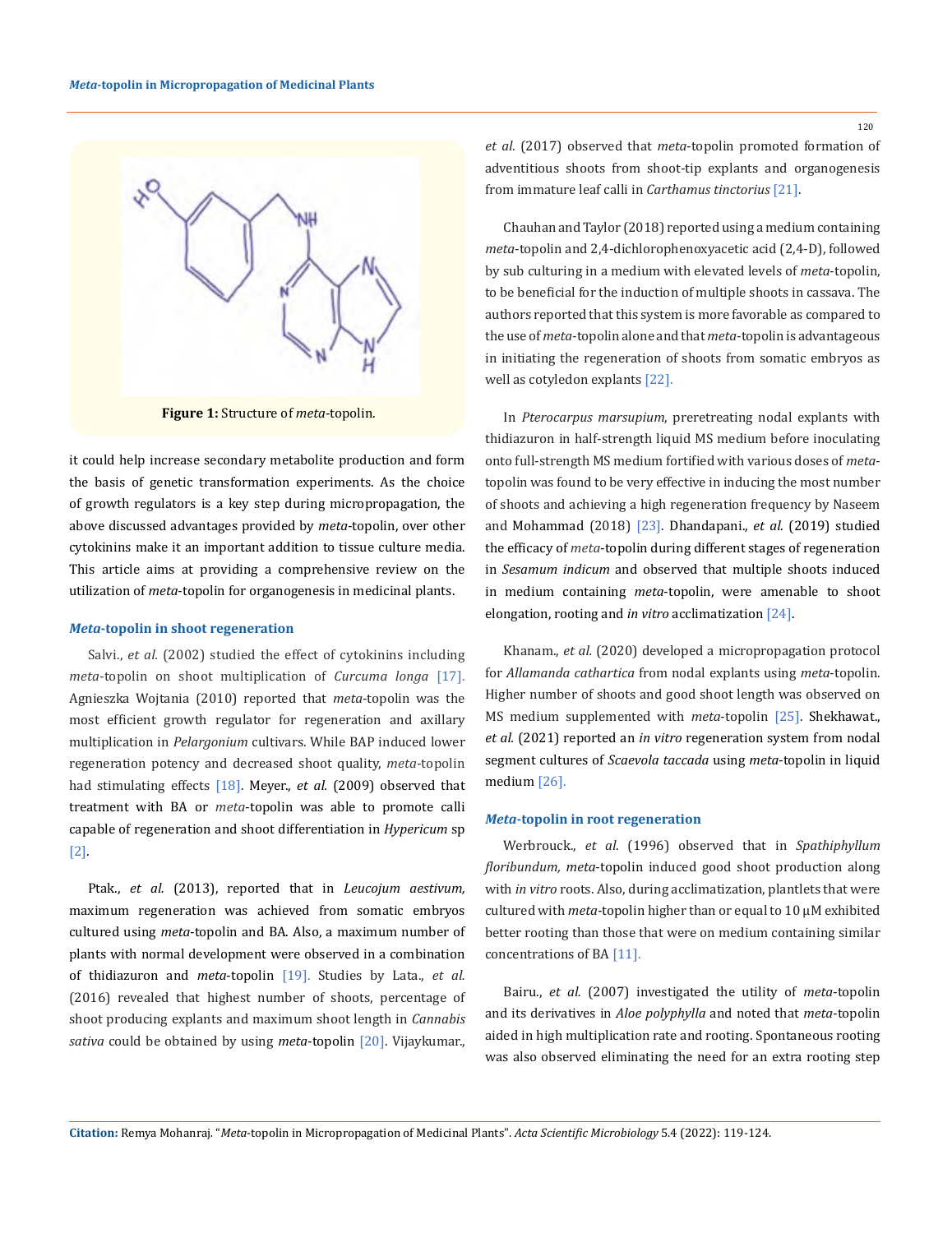121

[27]. Van der Westhuizen (2014) conducted trials to determine the effect of *meta*-topolin on the regeneration, hyperhydricity, and rooting of *Eucalyptus* species and found it to have beneficial effects in *in vitro* rooting [7].

Agnieszka Wojtania (2010) observed that *meta*-topolin neither produced any undesirable effect on the growth nor inhibited formation of roots in *Pelargonium* cultivars [18]. In *Prunus* rootstocks, maximum root length was obtained in plants from *meta*-topolin. Also, leaves obtained from shoots regenerated using *meta*-topolin were the only ones that demonstrated adventitious regeneration [28].

Studies on *Syzygium cumini* by Naaz., *et al.* (2019) revealed that in addition to promoting good shoot bud induction and proliferation, *meta*-topolin also increased rhizogenic competency of the shoots. The authors also reported increased activities of superoxide dismutase, catalase, glutathione reductase, and ascorbate peroxidase during acclimatization indicating plantlets regenerated using *meta*-topolin were more tolerant to *ex vitro* stress [29]. Erişen., *et al.* (2020) found that in comparison to BAP, kinetin and thidiazuron, *meta*-topolin was beneficial for both shooting and rooting in *Salvia sclarea* [30].

Various studies that used *meta*-topolin for organogenesis have been indicated in the following table.

| <b>Name of the Plant</b>  | <b>Plant Material</b>                                           | <b>Regeneration</b> | <b>Reference</b>  |
|---------------------------|-----------------------------------------------------------------|---------------------|-------------------|
| Curcuma longa             | Young vegetative buds                                           | Shoot               | $[17]$            |
| Pelargonium cultivars     | Axillary buds and shoot tips                                    | Shoot and root      | $[18]$            |
| <i>Hypericum</i> sp       | Leaves                                                          | Shoot               | $\lceil 2 \rceil$ |
| Leucojum aestivum         | Somatic embryos                                                 | Whole plant         | $[19]$            |
| Cannabis sativa           | Nodal explants                                                  | Shoot and root      | $[20]$            |
| Carthamus tinctorius      | shoot-tip explants                                              | Shoot               | $[21]$            |
| Pterocarpus marsupium     | Nodal explant                                                   | Shoot               | [23]              |
| Sesamum indicum           | Cotyledonary node                                               | Shoot and Root      | $[24]$            |
| Cassava                   | Leaf, petiole, stem internode,<br>somatic embryos and cotyledon | Shoot               | $[22]$            |
| Allamanda cathartica      | Nodal explant                                                   | Shoot               | [25]              |
| Scaevola taccada          | Nodal segment                                                   | Shoot               | [26]              |
| Aloe polyphylla           | In vitro plantlets                                              | Root                | $[27]$            |
| Eucalyptus species        |                                                                 | Shoot and Root      | $\lceil 7 \rceil$ |
| Spathiphyllum floribundum | Nodal explants                                                  | Shoot and Root      | [29]              |
| Withania somnifera        | Leaf explant                                                    | Shoot               | $[31]$            |
| Salvia sclarea            | Seeds                                                           | Shoot and Root      | $[30]$            |

## **Table**

### **Effect of** *Meta***-topolin in secondary metabolite production:**

Medicinal plants possess a rich array of useful secondary metabolites. Augmentation of valuable secondary metabolites production could be achieved in tissue culture by using growth hormones [32].The production of secondary metabolites through *in vitro* culture is influenced by culture medium and its components [33]. *Meta*-topolin could be added as an elicitor to boost the production of secondary metabolites and to aid in industrial production [34]. The various effects of *meta*-topolin on the production of secondary metaboilites are explored in this section.

Amoo and Van Staden., *et al.* (2013), observed that as compared to BA, *meta*-topolin was more effective in promoting shoot proliferation and phenolic production in micropropagated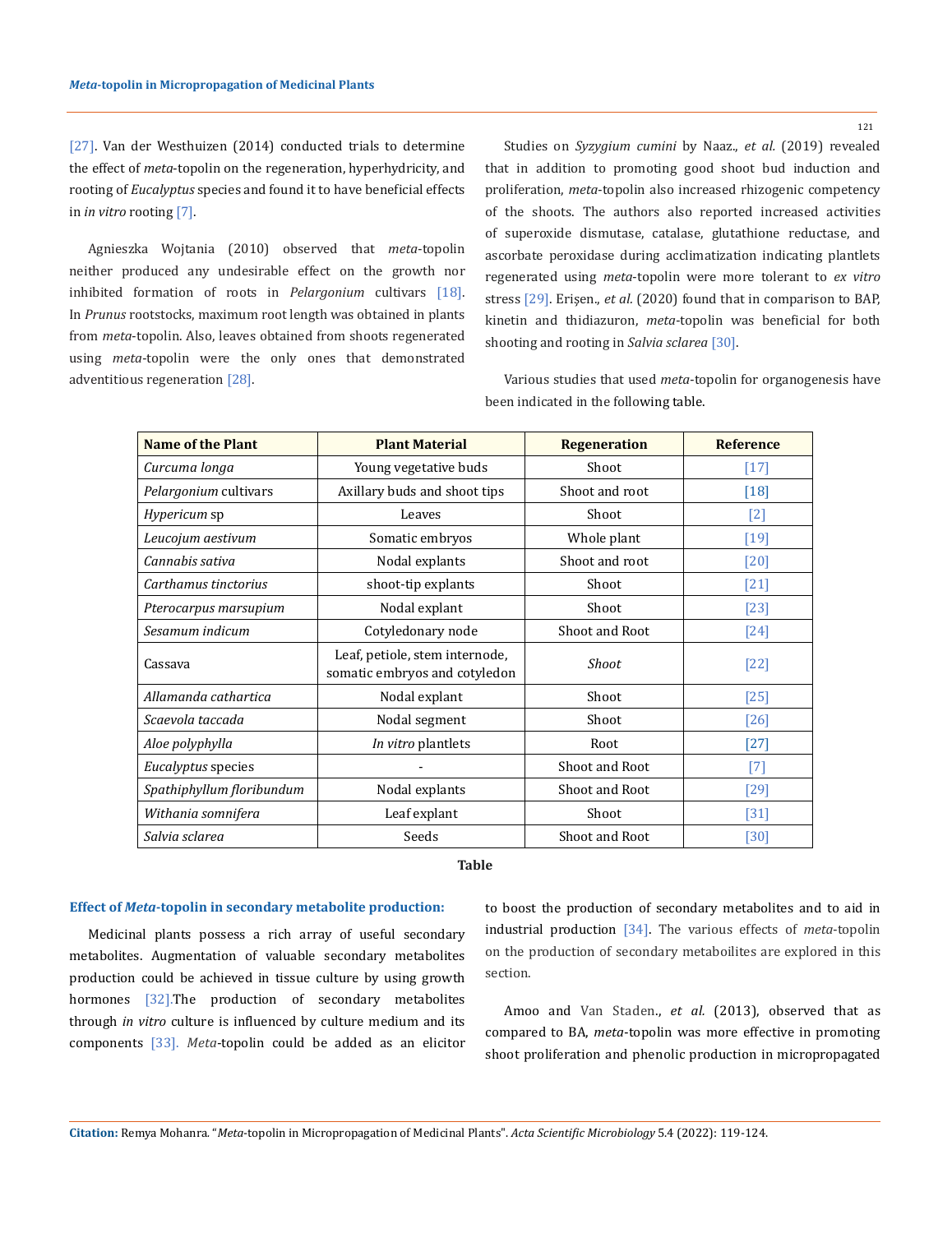*Huernia hystrix* [35]. Aremu., *et al.* (2012) noted that total phenolic content was maximum in areal parts of plantlets treated with 10 μM *meta*-topolin and the same treatment resulted in the underground parts producing higher proanthocyanidins than the control plants. The findings of this study suggest that topolins have potential to promote phenolic compounds accumulation during micropropagation [36]. Masondo (2014) studied the influence of various plant growth regulators including *meta*-topolin and reported higher total phenolics and flavonoids in treatments free of plant growth regulators [37].

Nowakowska and Pacholczak (2020) reported that *meta*topolin has a positive effect on the levels of various compounds in *Daphne mezereum* [38]. Khanam., *et al.* (2020) reported higher flavonoids and quercetin content from the leaves of plantlets raised on medium supplemented with *meta*-topolin [25].

### **Future Prospects**

Having thrown some light on the importance of *meta*-topolin in the tissue culture of medicinal plants, we could now reflect upon the future direction of research using this cytokinin. Further research is warranted towards a better understanding of the exact mechanism through which *meta*-topolin acts. This would enable researchers to standardize efficient protocols for *in vitro* plant regeneration depending on the species. Studies related to structural modifications of the compound to improve efficiency could also be a future focus area of research. Also, detailed studies related to the role of *meta*-topolin in the production of secondary metabolites would be a valuable addition.

#### **Conclusions**

From the review presented here, the significant role played by *meta*-topolin during the various stages of micropropagation of medicinal plants could be well appreciated. It has been established through multiple studies that, the use of *meta*-topolin could enable overcoming the negative effects caused by regular cytokinins. *Meta*topolin could therefore be a choice of cytokinin for many other researchers who are working towards standardizing a protocol for *in vitro* regeneration of valuable medicinal plants.

# **Bibliography**

1. Chatterjee T and Ghosh B. "Micropropagation of Medicinal Plants: a Review". *International Journal of Economic Plants* 7 (2020): 66-72.

- 2. Meyer EM., *et al*. "*In vitro* shoot regeneration and polyploidy induction from leaves of *Hypericum* species". *HortScience* 44 (2009): 1957-1961.
- 3. Gantait S., *et al*[. "Aloe vera: a review update on advancement](https://www.tandfonline.com/doi/full/10.1080/09064710.2013.868924)  of in vitro culture". *[Acta Agriculturae Scandinavica, Section B](https://www.tandfonline.com/doi/full/10.1080/09064710.2013.868924)  [— Soil and Plant Science](https://www.tandfonline.com/doi/full/10.1080/09064710.2013.868924)* 64 (2014) :1-12.
- 4. Gantait S and Mandal [N. "Tissue culture of](https://scialert.net/abstract/?doi=ijb.2010.207.219) *Anthurium andreanum*[: a significant review and future prospective".](https://scialert.net/abstract/?doi=ijb.2010.207.219)  *[International Journal of Botany](https://scialert.net/abstract/?doi=ijb.2010.207.219)* 6 (2010): 207-219.
- 5. Rezal NI., *et al*[. "The effects of different strength of MS media](https://www.sciencedirect.com/science/article/pii/S2221169116302805)  [in solid and liquid media on in vitro growth of](https://www.sciencedirect.com/science/article/pii/S2221169116302805) Typhonium flagelliforme". *[Asian Pacific Journal of Tropical Biomedicine](https://www.sciencedirect.com/science/article/pii/S2221169116302805)* 7 [\(2017\): 151-156.](https://www.sciencedirect.com/science/article/pii/S2221169116302805)
- 6. [Hill K and Schaller G E. "Enhancing plant regeneration in](https://pubmed.ncbi.nlm.nih.gov/23887495/)  [tissue culture: a molecular approach through manipulation of](https://pubmed.ncbi.nlm.nih.gov/23887495/)  cytokinin sensitivity". *[Plant Signaling and Behavior](https://pubmed.ncbi.nlm.nih.gov/23887495/)* 8 (2013): [e25709.](https://pubmed.ncbi.nlm.nih.gov/23887495/)
- 7. [van der Westhuizen A. "The Use Of](https://www.researchgate.net/publication/284000465_The_use_of_meta-topolin_as_an_alternative_cytokinin_in_the_tissue_culture_of_Eucalyptus_species) Meta-Topolin [As An Alternative Cytokinin In The Tissue Culture](https://www.researchgate.net/publication/284000465_The_use_of_meta-topolin_as_an_alternative_cytokinin_in_the_tissue_culture_of_Eucalyptus_species)  Of *Eucalyptus* Species". *[Acta Horticulturae](https://www.researchgate.net/publication/284000465_The_use_of_meta-topolin_as_an_alternative_cytokinin_in_the_tissue_culture_of_Eucalyptus_species)* 1055 (2014): 25-28.
- 8. Horgan R., *et al*[. "A new cytokinin from Populus x robusta".](https://www.sciencedirect.com/science/article/abs/pii/0031942275851764)  *Phytochemistry* [14 \(1975\): 1005-1008.](https://www.sciencedirect.com/science/article/abs/pii/0031942275851764)
- 9. Miroslav S., *et al*[. "Meta-topolin, a highly active aromatic](https://www.researchgate.net/publication/250545264_Meta-topolin_a_highly_active_aromatic_cytokinin_from_poplar_leaves_populus_x_canadensis_moench_cv_Robusta)  cytokinin from poplar leaves (Populus × canadensis Moench., cv. Robusta)". *Phytochemistry* [45 \(1997\): 213-218.](https://www.researchgate.net/publication/250545264_Meta-topolin_a_highly_active_aromatic_cytokinin_from_poplar_leaves_populus_x_canadensis_moench_cv_Robusta)
- 10. [Krishna Vrundha CP.,](https://doi.org/10.1007/978-981-15-9046-7_10) *et al*. "The Role of *Meta*-topolin in Plant [Morphogenesis In Vitro". In: Ahmad N., Strnad M. \(eds\) Meta](https://doi.org/10.1007/978-981-15-9046-7_10)[topolin: A Growth Regulator for Plant Biotechnology and](https://doi.org/10.1007/978-981-15-9046-7_10)  [Agriculture. Springer, Singapore \(2021\).](https://doi.org/10.1007/978-981-15-9046-7_10)
- 11. Stefaan PO., *et al*. "Meta-topolin, an alternative to benzyladenine in tissue culture?". *Physiogia Plantarum* 98 (1996): 291-297.
- 12. Koç E. "Effects of *Meta*[-topolin on the Growth, Physiological](https://doi.org/10.1007/978-981-15-9046-7_19)  [and Biochemical Parameters in Plant Tissue Culture". In:](https://doi.org/10.1007/978-981-15-9046-7_19)  [Ahmad N., Strnad M. \(eds\) Meta-topolin: A Growth Regulator](https://doi.org/10.1007/978-981-15-9046-7_19)  [for Plant Biotechnology and Agriculture. Springer, Singapore](https://doi.org/10.1007/978-981-15-9046-7_19)  [\(2021\).](https://doi.org/10.1007/978-981-15-9046-7_19)
- 13. Aremu AO., *et al*[. "Topolins: A panacea to plant tissue culture](https://link.springer.com/article/10.1007/s11240-011-0007-7)  challenges?". *[Plant Cell, Tissue and Organ Culture \(PCTOC\)](https://link.springer.com/article/10.1007/s11240-011-0007-7)*  [108 \(2012a\): 1-16.](https://link.springer.com/article/10.1007/s11240-011-0007-7)

**Citation:** Remya Mohanraj*.* "*Meta*-topolin in Micropropagation of Medicinal Plants". *Acta Scientific Microbiology* 5.4 (2022): 119-124.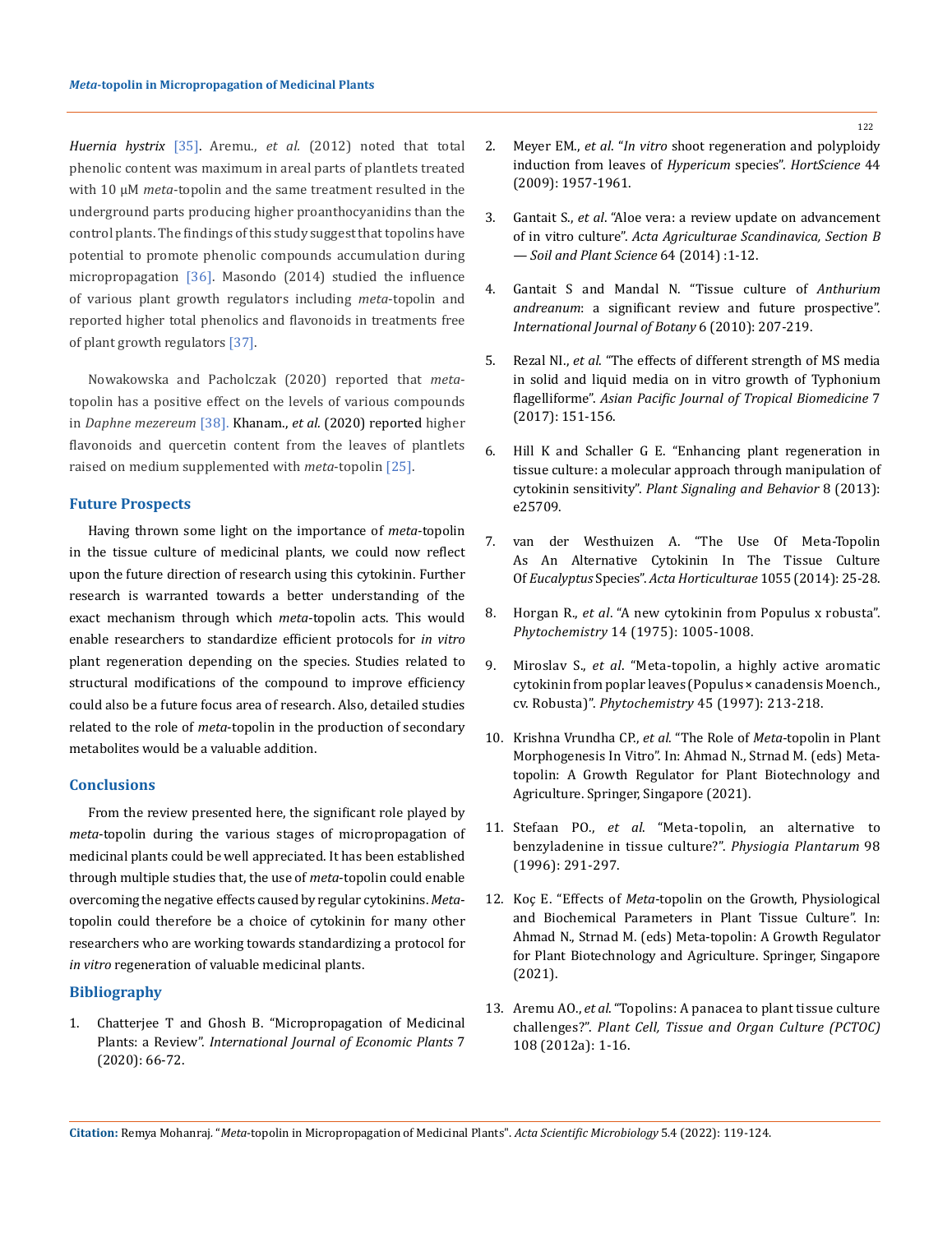- 14. [Gantait S and Mitra M. "Role of](https://doi.org/10.1007/978-981-15-9046-7_12) *Meta*-topolin on in Vitro [Shoot Regeneration: An Insight". In: Ahmad N., Strnad M. \(eds\)](https://doi.org/10.1007/978-981-15-9046-7_12)  [Meta-topolin: A Growth Regulator for Plant Biotechnology and](https://doi.org/10.1007/978-981-15-9046-7_12)  [Agriculture. Springer, Singapore \(2021\).](https://doi.org/10.1007/978-981-15-9046-7_12)
- 15. Strnad M. "The aromatic cytokinins". *Physiology Plant* 101 (1997): 674-688.
- 16. Dolezal K., *et al*[. "New cytokinin derivatives their discovery,](https://doi.org/10.1186/1753-6561-5-S7-O46)  [development and use for micropropagation of endangered](https://doi.org/10.1186/1753-6561-5-S7-O46)  tree species". *[BMC Proceedings](https://doi.org/10.1186/1753-6561-5-S7-O46)* 5 (2011): O46.
- 17. Salvi ND., *et al*[. "Micropropagation and field evaluation of](https://link.springer.com/article/10.1023/A:1013889119887)  [micropropagated plants of turmeric".](https://link.springer.com/article/10.1023/A:1013889119887) *Plant Cell, Tissue and [Organ Culture \(PCTOC\)](https://link.springer.com/article/10.1023/A:1013889119887)* 68 (2002): 143.
- 18. Agnieszka [W. "Effect of meta-topolin on in vitro propagation of](https://www.researchgate.net/publication/269890342_Effect_of_Meta-topolin_on_in_vitro_propagation_of_Pelargonium_hortorum_and_Pelargonium_hederaefolium_cultivars)  [Pelargonium × Hortorum and Pelargonium × Hederaefolium](https://www.researchgate.net/publication/269890342_Effect_of_Meta-topolin_on_in_vitro_propagation_of_Pelargonium_hortorum_and_Pelargonium_hederaefolium_cultivars)  cultivars". *[Acta Societatis Botanicorum Poloniae](https://www.researchgate.net/publication/269890342_Effect_of_Meta-topolin_on_in_vitro_propagation_of_Pelargonium_hortorum_and_Pelargonium_hederaefolium_cultivars)* 79 (2010): [101-106.](https://www.researchgate.net/publication/269890342_Effect_of_Meta-topolin_on_in_vitro_propagation_of_Pelargonium_hortorum_and_Pelargonium_hederaefolium_cultivars)
- 19. Ptak A., *et al*[. "Leucojum aestivum plants propagated in](https://onlinelibrary.wiley.com/doi/epdf/10.1002/elsc.201200109)  [in vitro bioreactor culture and on solid media containing](https://onlinelibrary.wiley.com/doi/epdf/10.1002/elsc.201200109)  cytokinins". *[Engineering in Life Sciences, Wiley-VCH Verlag,](https://onlinelibrary.wiley.com/doi/epdf/10.1002/elsc.201200109)* [13.3 \(2013\): 261-270.](https://onlinelibrary.wiley.com/doi/epdf/10.1002/elsc.201200109)
- 20. Lata H., *et al*[. "In vitro mass propagation of Cannabis sativa L.:](https://www.sciencedirect.com/science/article/abs/pii/S221478611530019X)  [A protocol refinement using novel aromatic cytokinin meta](https://www.sciencedirect.com/science/article/abs/pii/S221478611530019X)[topolin and the assessment of eco-physiological, biochemical](https://www.sciencedirect.com/science/article/abs/pii/S221478611530019X)  [and genetic fidelity of micropropagated plants".](https://www.sciencedirect.com/science/article/abs/pii/S221478611530019X) *Journal of [Applied Research on Medicinal and Aromatic Plants](https://www.sciencedirect.com/science/article/abs/pii/S221478611530019X)* 3 (2016): [18-26.](https://www.sciencedirect.com/science/article/abs/pii/S221478611530019X)
- 21. Vijayakumar J., *et al*[. "Influence of Meta-Topolin on Efficient](https://www.scirp.org/journal/paperinformation.aspx?paperid=74746)  [Plant Regeneration via Micropropagation and Organogenesis of](https://www.scirp.org/journal/paperinformation.aspx?paperid=74746)  [Safflower \(Carthamus tinctorius](https://www.scirp.org/journal/paperinformation.aspx?paperid=74746) L.) cv. NARI-H-15". *American [Journal of Plant Sciences](https://www.scirp.org/journal/paperinformation.aspx?paperid=74746)* 8 (2017): 688-705.
- 22. [Chauhan RD and Taylor NJ. "Meta-topolin stimulates de novo](https://www.ncbi.nlm.nih.gov/pmc/articles/PMC7507842/)  [shoot organogenesis and plant regeneration in cassava".](https://www.ncbi.nlm.nih.gov/pmc/articles/PMC7507842/) *Plant [Cell, Tissue and Organ Culture](https://www.ncbi.nlm.nih.gov/pmc/articles/PMC7507842/)* 132 (2018): 219.
- 23. Naseem A and Mohammad F. "Preconditioning of nodal explants in Thidiazuron supplemented liquid media improves shoot multiplication in Pterocarpus marsupium (Roxb)". Anees Ahmad, Naseem Ahmad, Mohmad Anis in Thidiazuron: From Urea Derivative to Plant Growth Regulator (eds) Springer (2018).
- 24. Dhandapani E., *et al*[. "Meta-Topolin \(mT\) enhances the in vitro](https://www.sciencedirect.com/science/article/abs/pii/S1878818119309867)  [regeneration frequency of Sesamum indicum \(L.\)".](https://www.sciencedirect.com/science/article/abs/pii/S1878818119309867) *Biocatalysis [and Agricultural Biotechnology](https://www.sciencedirect.com/science/article/abs/pii/S1878818119309867)* 21 (2019): 101320.
- 25. Khanam MN., *et al*[. "Meta-Topolin induced](https://www.sciencedirect.com/science/article/abs/pii/S0926669019309549) *in vitro* regeneration and metabolic profiling in *[Allamanda cathartica](https://www.sciencedirect.com/science/article/abs/pii/S0926669019309549)* L". *Industrial [Crops and Products](https://www.sciencedirect.com/science/article/abs/pii/S0926669019309549)* 145 (2020): 111944.
- 26. Shekhawat MS., *et al*[. "Meta-topolin and liquid medium](https://link.springer.com/article/10.1007/s11627-020-10156-y)  enhanced in vitro regeneration in [Scaevola taccada \(Gaertn.\)](https://link.springer.com/article/10.1007/s11627-020-10156-y)  Roxb". *[In Vitro Cellular and Developmental Biology – Plant](https://link.springer.com/article/10.1007/s11627-020-10156-y)* 57 [\(2021\): 296-306.](https://link.springer.com/article/10.1007/s11627-020-10156-y)
- 27. Bairu MW., *et al*[. "Optimizing the micropropagation protocol](https://link.springer.com/article/10.1007/s11240-007-9233-4)  for the endangered *Aloe polyphylla*[: Can meta-topolin and](https://link.springer.com/article/10.1007/s11240-007-9233-4)  [its derivatives serve as replacement for benzyladenine and](https://link.springer.com/article/10.1007/s11240-007-9233-4)  zeatin?" *[Plant Cell, Tissue and Organ Culture](https://link.springer.com/article/10.1007/s11240-007-9233-4)* 90 (2007): 15-23.
- 28. Gentile A., *et al*. "Effect of meta-topolin on micropropagation and adventitious shoot regeneration in Prunus rootstocks". *Plant Cell, Tissue and Organ Culture* 118 (2014): 373-381.
- 29. Naaz A., *et al*. "*Meta*[-topolin improved micropropagation](https://bp.ueb.cas.cz/artkey/bpl-201901-0020_meta-topolin-improved-micropropagation-in-syzygium-cumini-and-acclimatization-to-ex-vitro-conditions.php)  in *Syzygium cumini* [and acclimatization to](https://bp.ueb.cas.cz/artkey/bpl-201901-0020_meta-topolin-improved-micropropagation-in-syzygium-cumini-and-acclimatization-to-ex-vitro-conditions.php) *ex vitro* conditions". *[Biologia plantarum](https://bp.ueb.cas.cz/artkey/bpl-201901-0020_meta-topolin-improved-micropropagation-in-syzygium-cumini-and-acclimatization-to-ex-vitro-conditions.php)* 63 (2019): 174-182.
- 30. Erişen E., *et al*. "*In vitro* propagation of *[Salvia sclarea](https://www.sciencedirect.com/science/article/abs/pii/S0926669020308098)* L. [by meta-Topolin, and assessment of genetic stability and](https://www.sciencedirect.com/science/article/abs/pii/S0926669020308098)  [secondary metabolite profiling of micropropagated plants".](https://www.sciencedirect.com/science/article/abs/pii/S0926669020308098)  *[Industrial Crops and Products](https://www.sciencedirect.com/science/article/abs/pii/S0926669020308098)* 157 (2020): 112892.
- 31. Kaur K., *et al*[. "In vitro shoot multiplication using meta-Topolin](https://www.sciencedirect.com/science/article/abs/pii/S0926669021006361)  [and leaf-based regeneration of a withaferin A rich accession of](https://www.sciencedirect.com/science/article/abs/pii/S0926669021006361)  *Withania somnifera* (L.) Dunal". *[Industrial Crops and Products](https://www.sciencedirect.com/science/article/abs/pii/S0926669021006361)* [171 \(2021\): 113872.](https://www.sciencedirect.com/science/article/abs/pii/S0926669021006361)
- 32. Thakur M., *et al*[. "Improving production of plant secondary](https://www.sciencedirect.com/science/article/abs/pii/S2214786118303577)  [metabolites through biotic and abiotic elicitation".](https://www.sciencedirect.com/science/article/abs/pii/S2214786118303577) *Journal of [Applied Research on Medicinal and Aromatic Plants](https://www.sciencedirect.com/science/article/abs/pii/S2214786118303577)* 12 (2019): [1-12.](https://www.sciencedirect.com/science/article/abs/pii/S2214786118303577)
- 33. Cardoso J., *et al*[. "Advances and challenges on the in vitro](https://www.scielo.br/j/hb/a/Hmgc44W56hrPQkxTZ9dv38D/?lang=en)  [production of secondary metabolites from medicinal plants".](https://www.scielo.br/j/hb/a/Hmgc44W56hrPQkxTZ9dv38D/?lang=en)  *[Horticultura Brasileira](https://www.scielo.br/j/hb/a/Hmgc44W56hrPQkxTZ9dv38D/?lang=en)* 37 (2019): 124-132.
- 34. Turkyilmaz Unal B. "The Use of Meta-topolin in Cell and Tissue Cultures for Increasing Production of Secondary Metabolites". In: Ahmad N., Strnad M. (eds) Meta-topolin: A Growth Regulator for Plant Biotechnology and Agriculture. Springer, Singapore (2021).
- 35. [Amoo S O and Van Staden J. "Influence of plant growth](https://link.springer.com/article/10.1007/s11240-012-0230-x)  [regulators on shoot proliferation and secondary metabolite](https://link.springer.com/article/10.1007/s11240-012-0230-x)  [production in micropropagated](https://link.springer.com/article/10.1007/s11240-012-0230-x) *Huernia* hystrix". *Plant Cell, [Tissue and Organ Culture](https://link.springer.com/article/10.1007/s11240-012-0230-x)* 112 (2013): 249-256.

**Citation:** Remya Mohanraj*.* "*Meta*-topolin in Micropropagation of Medicinal Plants". *Acta Scientific Microbiology* 5.4 (2022): 119-124.

123